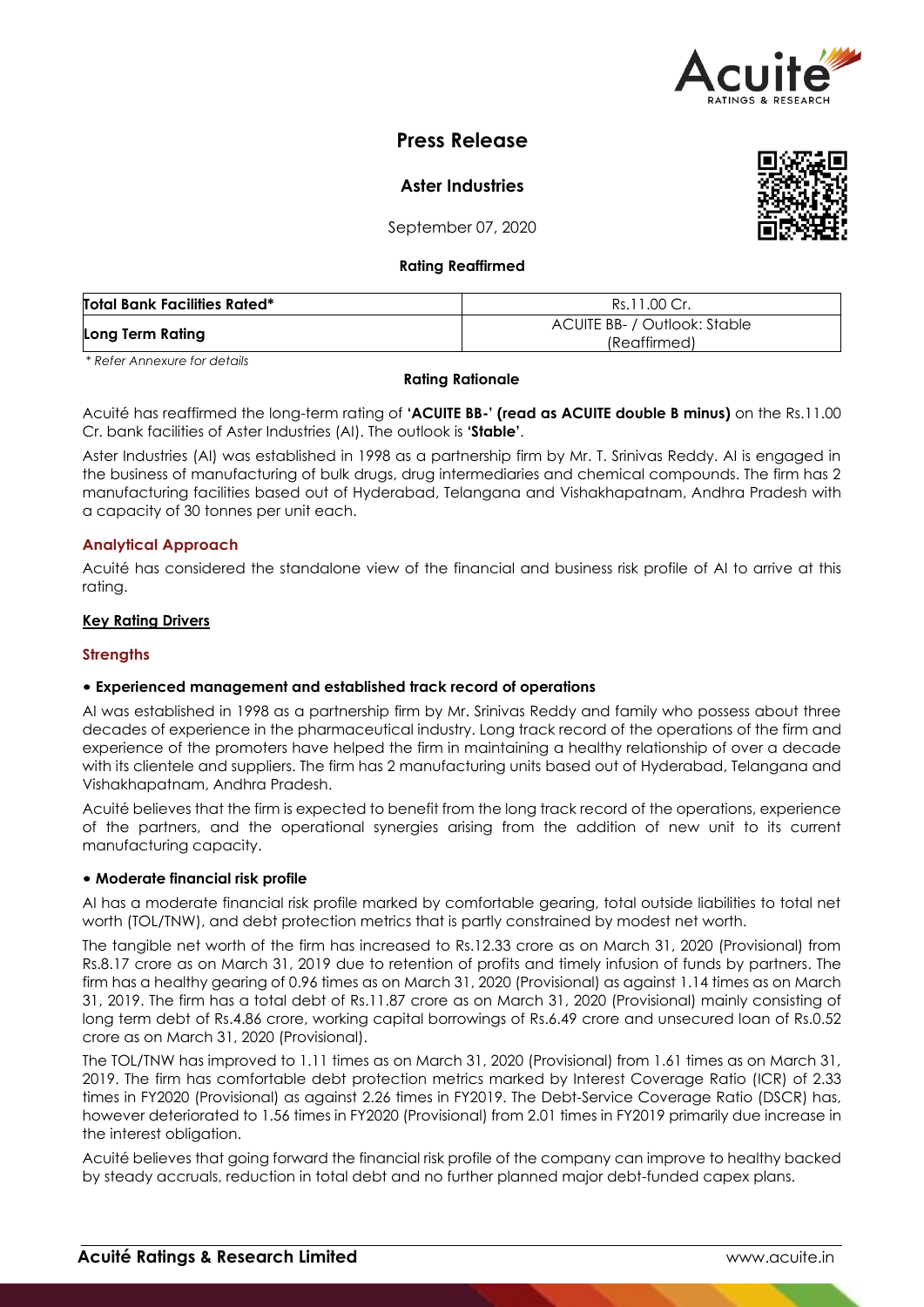

### **Weaknesses**

### • **Modest scale of operations**

Though the firm has been in existence for more than two decades, the operations have remained very modest in the pharma industry marked by the operating income of Rs.9.29 crore in FY2020 (Provisional) as against Rs.12.46 crore in FY2019. It has booked revenue of ~Rs.7.00 crore during the April, 2020 to August, 2020 period. Its operating margins stood at 31.93 percent in FY2020 (Provisional) as against 19.53 percent in FY2019. The PAT margins stood at 2.98 percent in FY2020 (Provisional) as against 4.40 percent in FY2019. The deterioration in PAT margins can be attributed primarily due to an increase in the interest obligation and depreciation charged on the assets.

Acuité believes that the ability of the firm to improve the scale of its operations while maintaining/improving the profit margins will be the key rating sensitivity factor over the medium term.

### • **Working capital intensive operations**

The operations of AI are working capital intensive marked by a substantial increase in Gross Current Asset (GCA) of 430 days as on March 31, 2020 (Provisional) as against 197 days as on March 31, 2019. This is on account of increase in Debtors of 154 days as on March 31, 2020 (Provisional) as against 134 days as on March 31, 2019 and also a substantial increase in Inventory of 367 days as on March 31, 2020 (Provisional) as against 52 days as on March 31, 2019. The working capital limits too were utilised at near 100 percent for the last six months through July, 2020.

Acuité believes that the operations of the firm are expected to be working capital intensive at similar levels over the medium term.

#### • **Intense competition in the industry**

AI operates in a highly fragmented industry marked by the presence of several mid to large size players along with limited entry barriers that limit its bargaining power with the customers and suppliers. However, this risk is mitigated to an extent on account of the extensive experience of the management and its well established presence in the industry.

### • **Concentration risk**

AI along with the majority players of the industry import a large chunk of their raw materials from China due to nascent nature of the raw material manufacturing ecosystem in India and the unavailability of several raw materials in India. This exposes the firm to the unexpected supply shocks that can ultimately affect its overall performance. At the same time, any action taken by the both, India and China governments to promote domestic production and use could have an adverse impact on the firm. However, to overcome such challenges and avoid the near term impact and disruption, if such an action is taken, the firm has increased its inventory levels to fulfil its requirements.

Acuité believes that the ability of the firm to manage such risks and dissipate its impact as much as possible while maintaining the performance will be the key rating sensitivity factor over the medium term.

#### **Liquidity position: Stretched**

AI has stretched liquidity position marked by near 100 percent utilization of the fund based working capital facilities over the six month period ended July, 2020. Its net cash accruals stood at Rs.1.69 crore as on March 31, 2020 (Provisional) as against Rs.1.09 crore as on March 31, 2019 as against its maturing debt obligations of Rs.1.25 crore as on March 31, 2020 (Provisional) and Rs.0.62 crore as on March 31, 2019. The NCA/TD has marginally improved to 0.14 times as on March 31, 2020 (Provisional) from 0.12 times as on March 31, 2019. The current ratio stood at 1.16 times as on March 31, 2020 (Provisional) as against 0.88 times as on March 31, 2019. The firm had cash and bank balance of Rs.0.06 crore as on March 31, 2020 (Provisional). The firm has a credit period of 60-90 days both with its customers and suppliers, which further stretches its liquidity position.

Acuité believes that liquidity position can improve to adequate on the back of lower credit periods over the medium term.

#### **Rating Sensitivities**

- Improvement, sustainability and healthy growth of revenues and profitability margins.
- Deterioration in the working capital cycle leading to further stress on the liquidity position.
- Disruptions in supply of raw materials impacting the cost structure and the overall performance.

### **Material Covenants**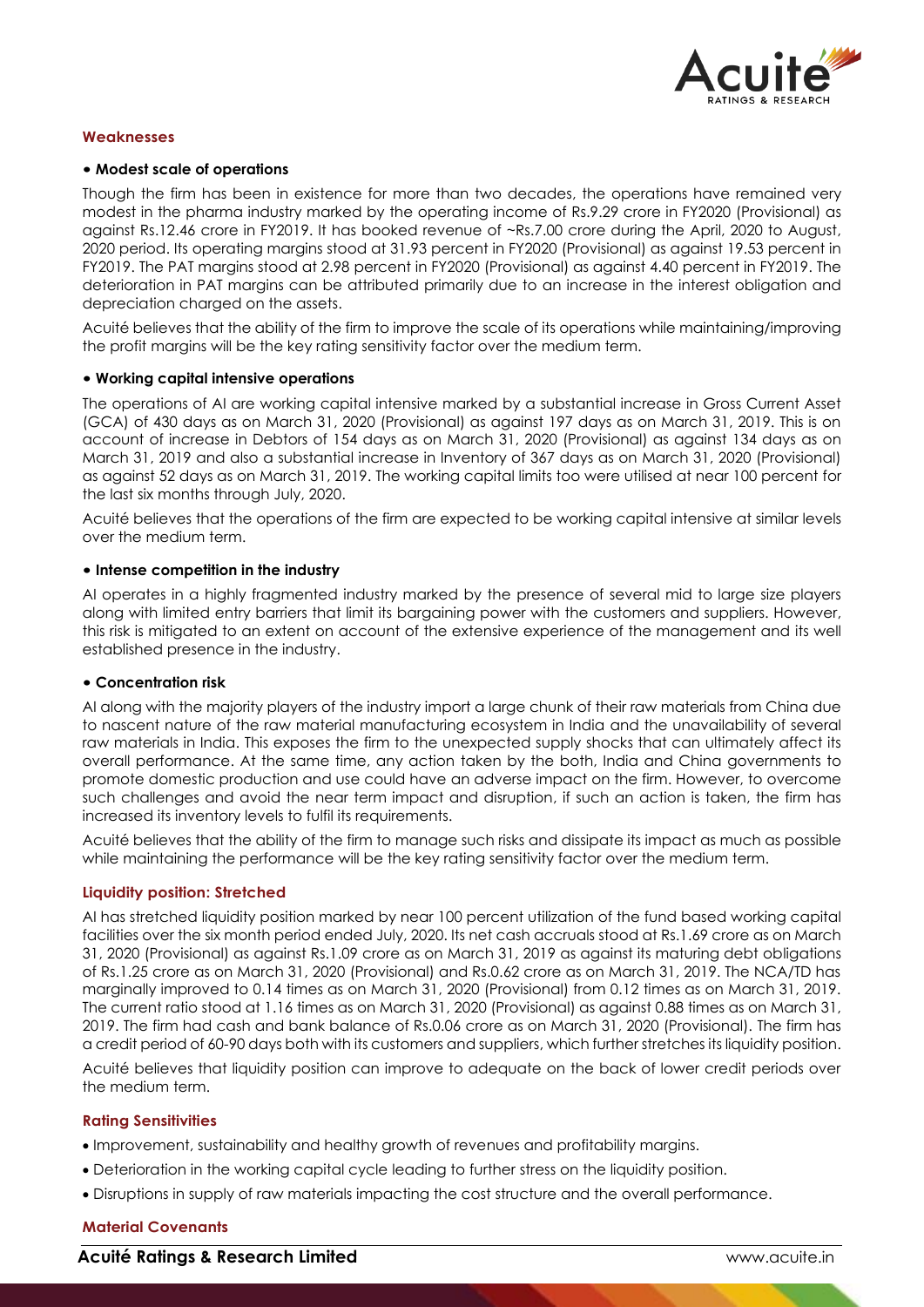

None

### **Outlook: Stable**

Acuité believes that AI will maintain a stable outlook in the medium term on account of its experienced management. The outlook may be revised to 'Positive' if the firm registers higher-than-expected growth in revenues and net cash accruals while maintaining healthy debt protection metrics. Conversely, the outlook may be revised to 'Negative' in case the company registers lower-than-expected growth in revenues and profitability or if the financial risk profile deteriorates due to higher than expected working capital requirements.

## **About the Rated Entity - Key Financials**

|                               | Unit    | FY20 (Provisional) | FY19 (Actual) |
|-------------------------------|---------|--------------------|---------------|
| Operating Income              | Rs. Cr. | 9.29               | 12.46         |
| <b>PAT</b>                    | Rs. Cr. | 0.28               | 0.55          |
| <b>PAT Margin</b>             | (%)     | 2.98               | 4.40          |
| Total Debt/Tangible Net Worth | Times   | 0.96               | .14           |
| <b>PBDIT/Interest</b>         | Times   | 2.33               | 2.26          |

## **Status of non-cooperation with previous CRA (if applicable)** None

# **Any other information**

None

## **Applicable Criteria**

- Default Recognition https://www.acuite.in/view-rating-criteria-52.htm
- Entities in Manufacturing Sector https://www.acuite.in/view-rating-criteria-59.htm
- Financial Ratios And Adjustments https://www.acuite.in/view-rating-criteria-53.htm

## **Note on complexity levels of the rated instrument**

https://www.acuite.in/view-rating-criteria-55.htm

### **Rating History (Upto last three years)**

| Date        | Name of Instrument /<br><b>Facilities</b> | Term       | Amount<br>(Rs. Cr)                      | <b>Ratings/Outlook</b>                     |
|-------------|-------------------------------------------|------------|-----------------------------------------|--------------------------------------------|
| 20-Feb-2019 | Term Loan                                 | Long Term  | 7.00                                    | <b>ACUITE BB- / Stable</b><br>(Assigned)   |
|             | Proposed Term Loan                        | Long Term  | 7.50                                    | <b>ACUITE BB-</b><br>(Withdrawn)           |
|             | Secured Overdraft                         | Long Term  | 4.00<br>(Revised from<br>Rs.3.00 crore) | <b>ACUITE BB- / Stable</b><br>(Reaffirmed) |
|             | Letter of Credit                          | Short Term | 0.50                                    | <b>ACUITE A4</b><br>(Withdrawn)            |
|             | Proposed Term Loan                        | Long Term  | 7.50                                    | <b>ACUITE BB- / Stable</b><br>(Assigned)   |
| 12-Dec-2017 | Secured Overdraft                         | Long Term  | 3.00                                    | <b>ACUITE BB- / Stable</b><br>(Assigned)   |
|             | Letter of Credit                          | Short Term | 0.50                                    | <b>ACUITE A4</b><br>(Assigned)             |

## **\*Annexure – Details of instruments rated**

| <b>Name of the Facilities</b> | Date of<br><i><u><b>Issuance</b></u></i> | Coupon<br>Rate    | Maturity<br>Date  | Size of the Issue<br>(Rs. Crore) | <b>Ratings/Outlook</b>                     |
|-------------------------------|------------------------------------------|-------------------|-------------------|----------------------------------|--------------------------------------------|
| Term Loan                     | August, 2018                             | 12.15%            | March, 2024       | 7.00                             | <b>ACUITE BB- / Stable</b><br>(Reaffirmed) |
| Secured Overdraft             | <b>Not</b><br>Applicable                 | Not<br>Applicable | Not<br>Applicable | 4.00                             | <b>ACUITE BB- / Stable</b><br>(Reaffirmed) |